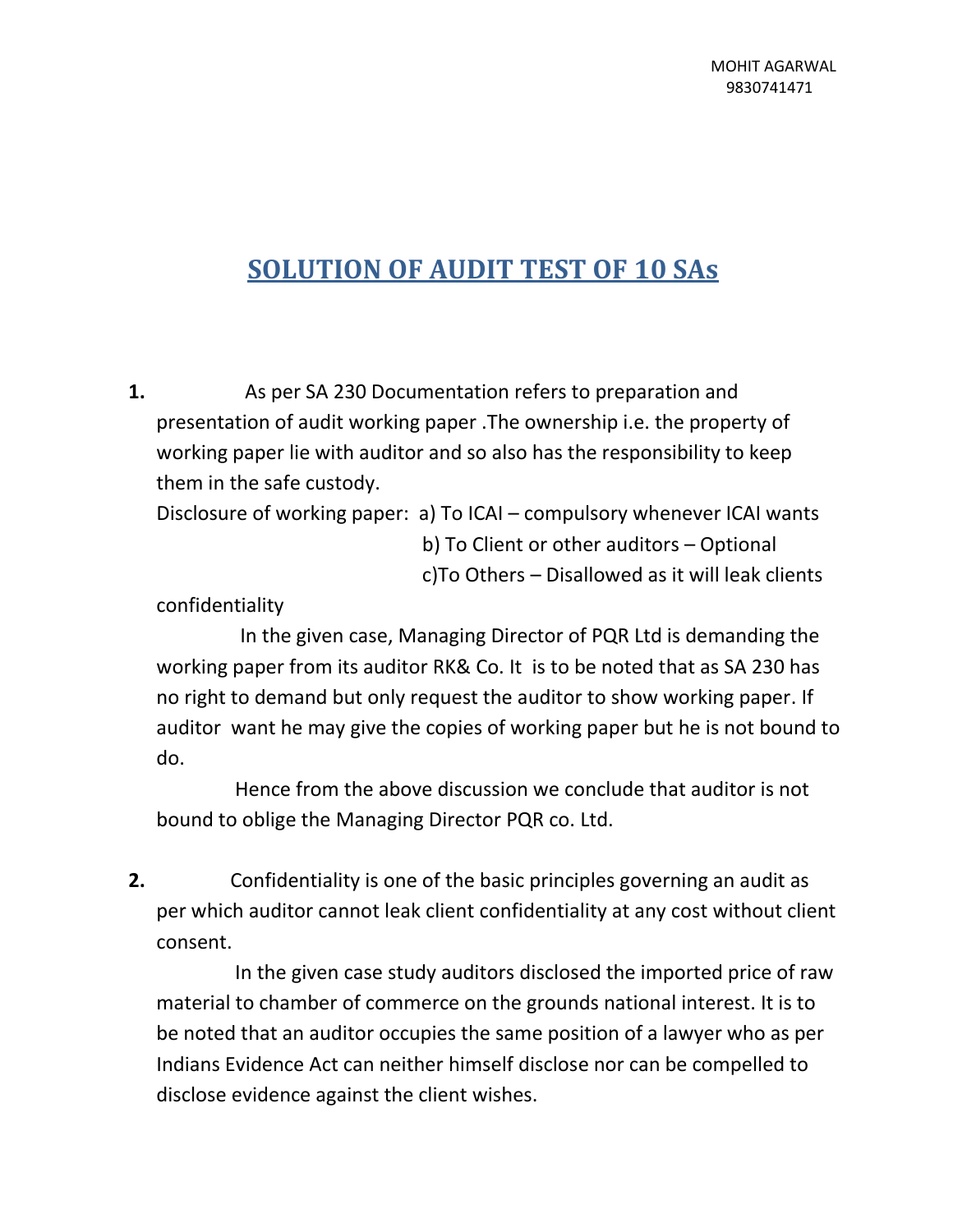Thus from the above discussion we conclude that the auditor is guilty under (1) of part 1 of schedule II of Chartered Accountants Act 1949.

**3 a.** True As per Sa 500 Auditor must express his audit opinion on the basis of sufficient appropriate audit evidences. Sufficiency refers to quantum, appropriate – here refers to relevance & reliability .Whether audit evidence are sufficient or not depends on the five factors size of the organisation, Nature of the item, Materiality of the item, Internal control, Experience of Auditors

**3 b.** False As per SA 580 auditor should always ask for written representation because written representation is better than oral representation.

**4.** An expert is a person, association or firm having specialized knowledge, skill and training in fields other than accounting and auditing. As per SA 620 objectivity of expert should be to remain impartial, the chances of which get impaired (hampered) in 2 cases :-

- i) when expert is related to client
- ii) when expert is employed by the client.

**5.** Audit documentation refers to preparation and preservation of audit working papers. As per Sa 230 It is mandatory that auditor makes working proper and file in either permanent or current audit file. It is nowhere written in SA 230 that working paper must be kept in physical form which mean auditor may maintain it electronically. However full care should be taken that electronically maintained document are password protected along with proper backups so that it remain under proper custody & its confidentiality is not endangered.

## **6. Inherent Limitation of Audit** :-

- 1)Auditors primary duty in not to detect any fraud &errors
- 2) Auditor doesn't give any guarantee
- 3) Explain audit risk SA 230
- 4) explain sampling risk SA 530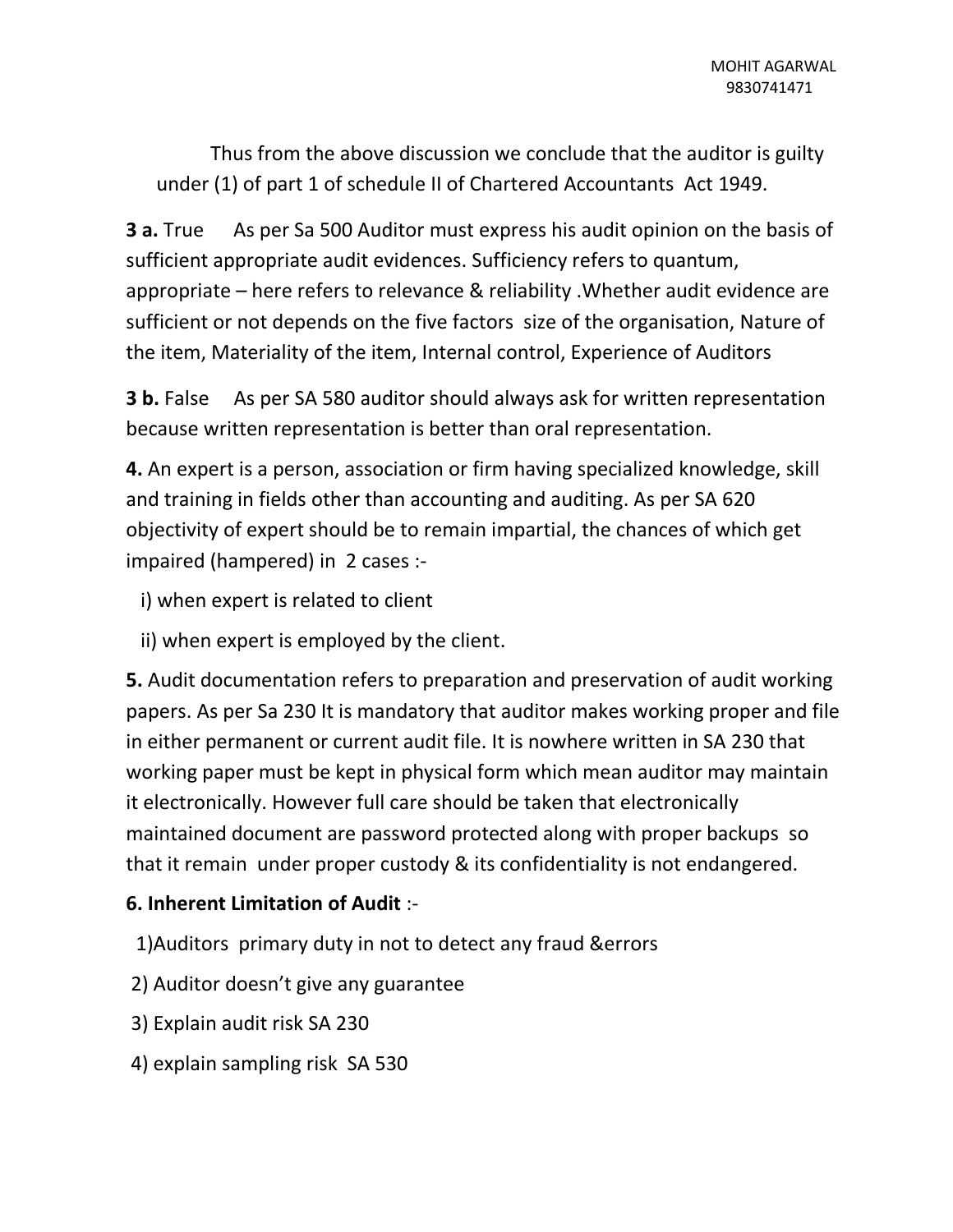**7.** As per SA 210 Terms of Audit Engagement :- these are the classification made by auditor to his client before accepting the Audit.

Following are the some of the terms of Audit engagement:-

- i) Accounting is the responsibility of management.
- ii) Internal control is the responsibility management.
- iii) auditor responsibility is only to form an opinion or financial statements

iv) auditor has an unrestricted access to the books of accounts.

v) auditor is not an employee of clients

 As per recurring audit means same clients financial statements audited year after year

 Terms of audit engagement should not be sent to the client in case of recurring audit except in following two situation:-

a)When the management changes

 b)when auditors feel that old management has forgotten the terms of audit engagement.

**8. Utility of working paper-** Following are the advantages / importance of working paper

- i) It helps in future reference of the article and assistance.
- ii) It helps in legal reference when any case is pending against the auditor in front of the either disciplinary committee of ICAI OR in the court of law.
- iii) It also help in audit planning

 **Ownership and Custody of working paper -** The ownership i.e. the property of working paper lie with auditor and so also lies the responsibility to keep them in the safe custody.

 **Retention of working paper-** working paper must be compulsorily preserved for minimum 7years. (Before amendment it was 10 years)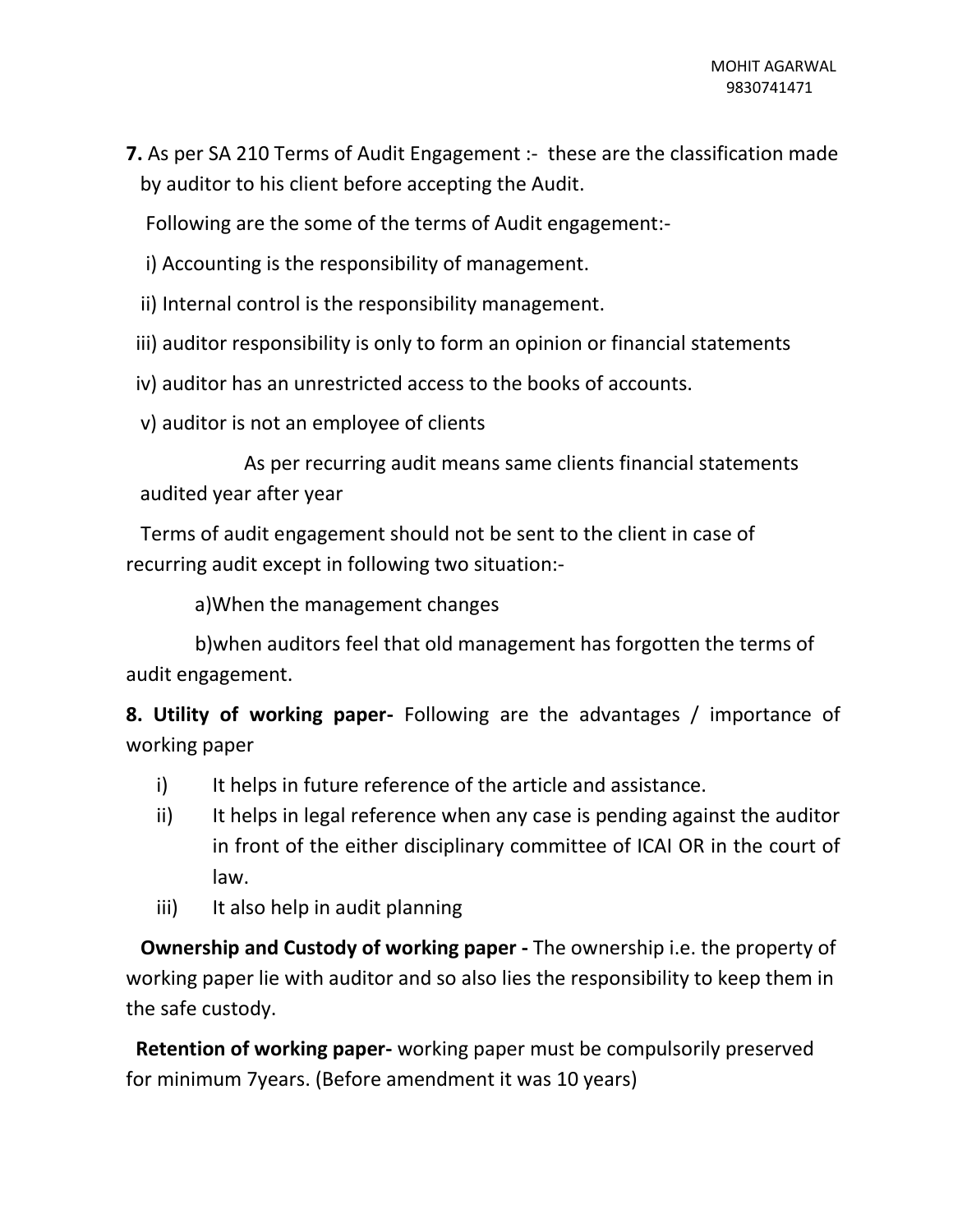**9.** An auditor must follow the following basic principle governing an audit.

 **i) Integrity, objectivity, & Independence :-** An auditor should maintain his integrity by being honest sincere & Straight forward .He should always maintain his Objectivity of farming an impartial opinion. He should be in independent in his approach .A person is said to be independent only if judgment are not subordinate to anybody wishes are direction.

 **ii) Confidentiality:-** Cannot be leaked at any cost

**iii) Skill & Competence :-** An auditor should conduct the audit carefully by exercising Due reasonable skill &care.

**iv)Documentation (SA – 230):-**Refers to preparation & presentation of audit working papers.

**v)Audit Evidence(SA 500):-** Audit Opinion has to be formed on the basis of Audit Evidence which are collected by performing Audit procedures of compliance &Substantive.

**vi) Audit planning(SA -300) :-**Auditor must consider following four factors for audit planning :-

a) Acquiring the knowledge of clients business

b) Establishing the Degree of reliance on clients internal control

 c) Determine the nature, timing,& extent of audit procedure to be performed

 d) Coordinating work of articles & assistance of Using the work of others auditors SA per SA-600 and of expert As per SA-620

**10.** As per SA 200 the primary responsibility of an auditor is not to detect the frauds &errors but rather it is to comment and form an opinion whether the financial statements are showing true & fair view or not. However while applying the audit procedure of any situation comes which hints the auditor that fraud or error might have occurred in that area. Then auditor should extend his auditor procedure in that area either to confirm or dispel such fraud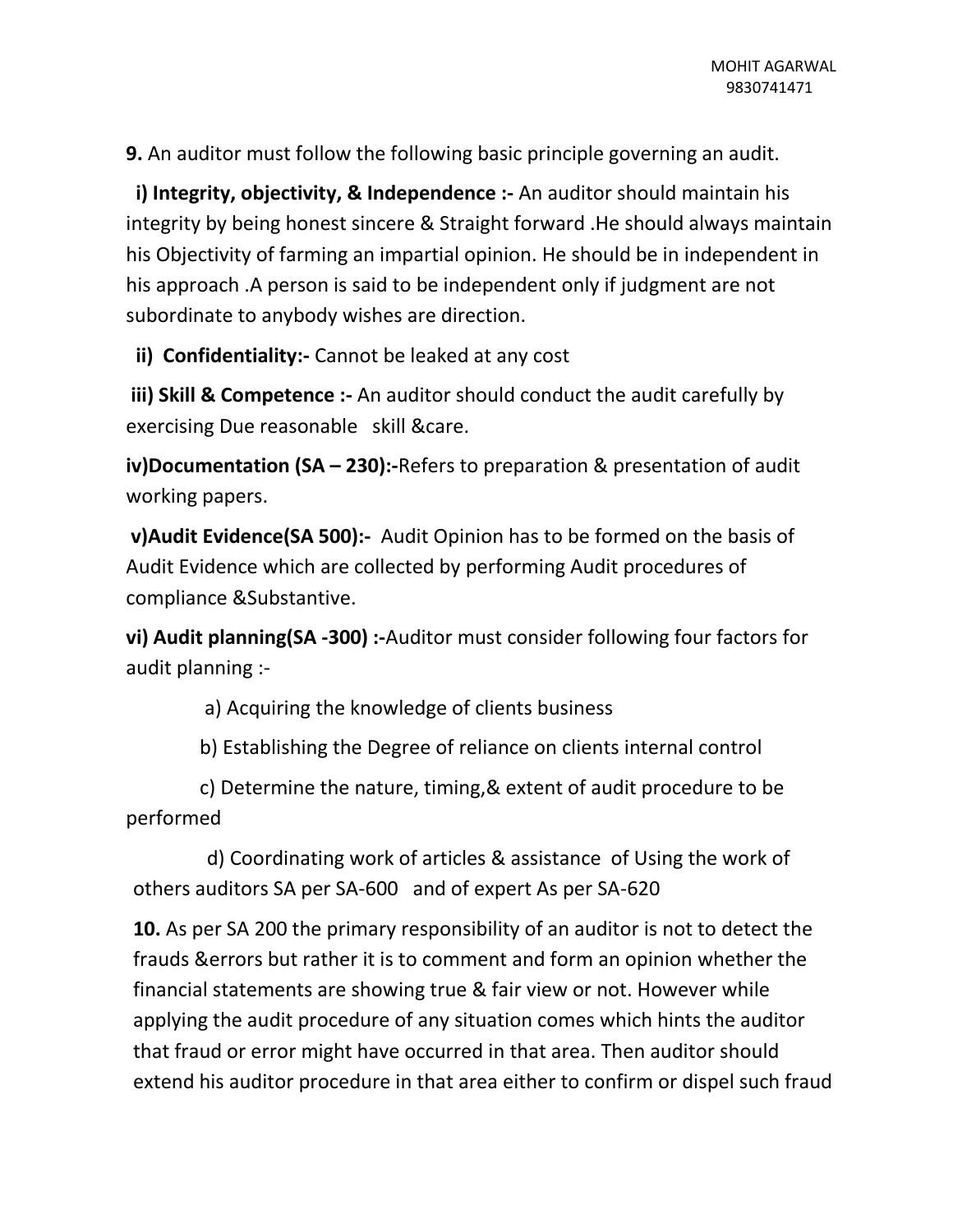or error ,Even if auditor discover any fraud or errors ,client cannot rely on auditor for discovering all frauds and errors because that is not his duty. It is to be noted that as per section -143 of companies Act,2013 if auditors has noticed any fraud or error which is more than either 2% of turnover or 5% of net profit then it should be reported by auditor to audit committee and central government.

**11)** As per SA 200 the primary responsibility of an auditor is not to detect the frauds &errors but rather it is to comment and form an opinion whether the financial statements are showing true &fair view or not a guarantee or assurance. The users of financial statements must understand that auditors must not guarantee the future availability (existence) of the enterprise and also does not assure about the effectiveness and efficiency with which management operation have been conducted.

 Hence if any investment suffer and find a loss because of his investment in client auditor cannot be held liable.

## **12. Types of Audit evidence**

 **Based on source:-** a)Internal – There audit evidence are collected within clients entity

 b) External - There audit evidence are collected from external sources e.g bank debtor, creditor etc

**Based on nature:-** a) Visual – collected after observation

b) Documentary- Collected after inspection

c) Oral - after inquiry

Normally external evidences are more reliable than internal but if internal control are satisfactory then auditor will place equal reliance on both .

If different audit evidences are consistent then reliable will be more but if they are inconsistent then auditor should perform further audit procedure to collect further audit evidences to resolve the inconsistency.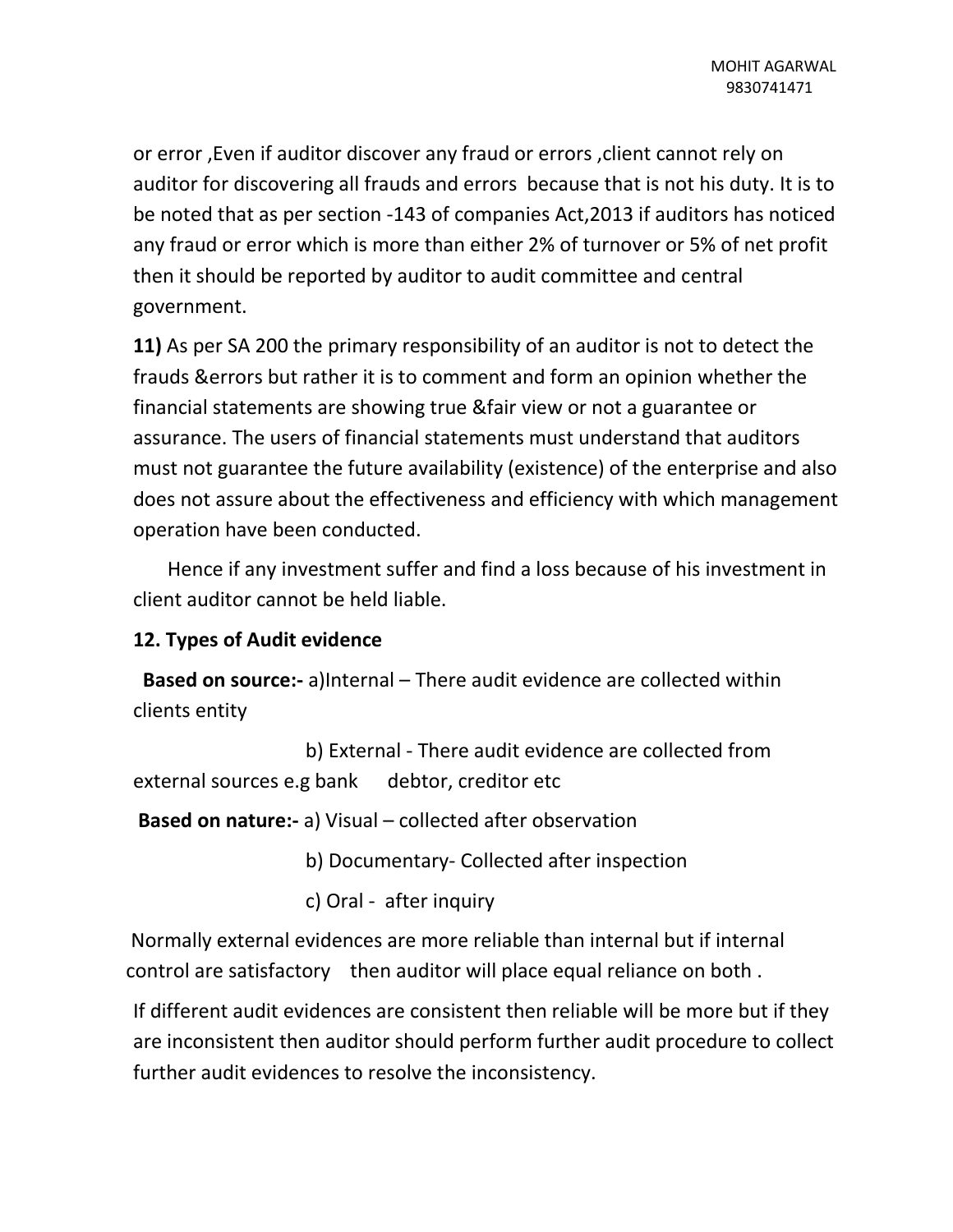**13.**As per As 1 some accounting policy must be followed year after year as per the principle of consistency. However it may be changed in following three situation

- a) If change is demanded by any accounting standard
- b) If change is demanded by any statute
- c) for better presentation & disclosure

**14**. Areas in which different accounting policies may be encountered are:-

Method of depreciation, depletion and amortization-Straight Line Method, Written Down Value method.

- Valuation of inventories FIFO, LIFO, weighted average etc.
- Treatment of goodwill write off, retain.
- Valuation of investment –at cost, market or net realizable value etc.
- Treatment of retirement benefits-Actuarial, funded through trust, insurance policy etc.
- Valuation of fixed assets-historical cost, revaluation price, exchange fluctuation etc.

**15.** True As per SA 500 Sufficiently refers to quantum, appropriate – here refers to relevance & reliability .Whether were audit evidence are sufficient or less depends on the five factors.

**i) Size of the organization**-If large size than more and vice-versa

**ii)Nature of the item-** If item is complex then more audit evidence is required but if simple then less.

**iii) Materiality of the item-** If item is material then more audit evidence is required otherwise less

**iv) Internal control-** If strong then less audit evidence is required if work then more.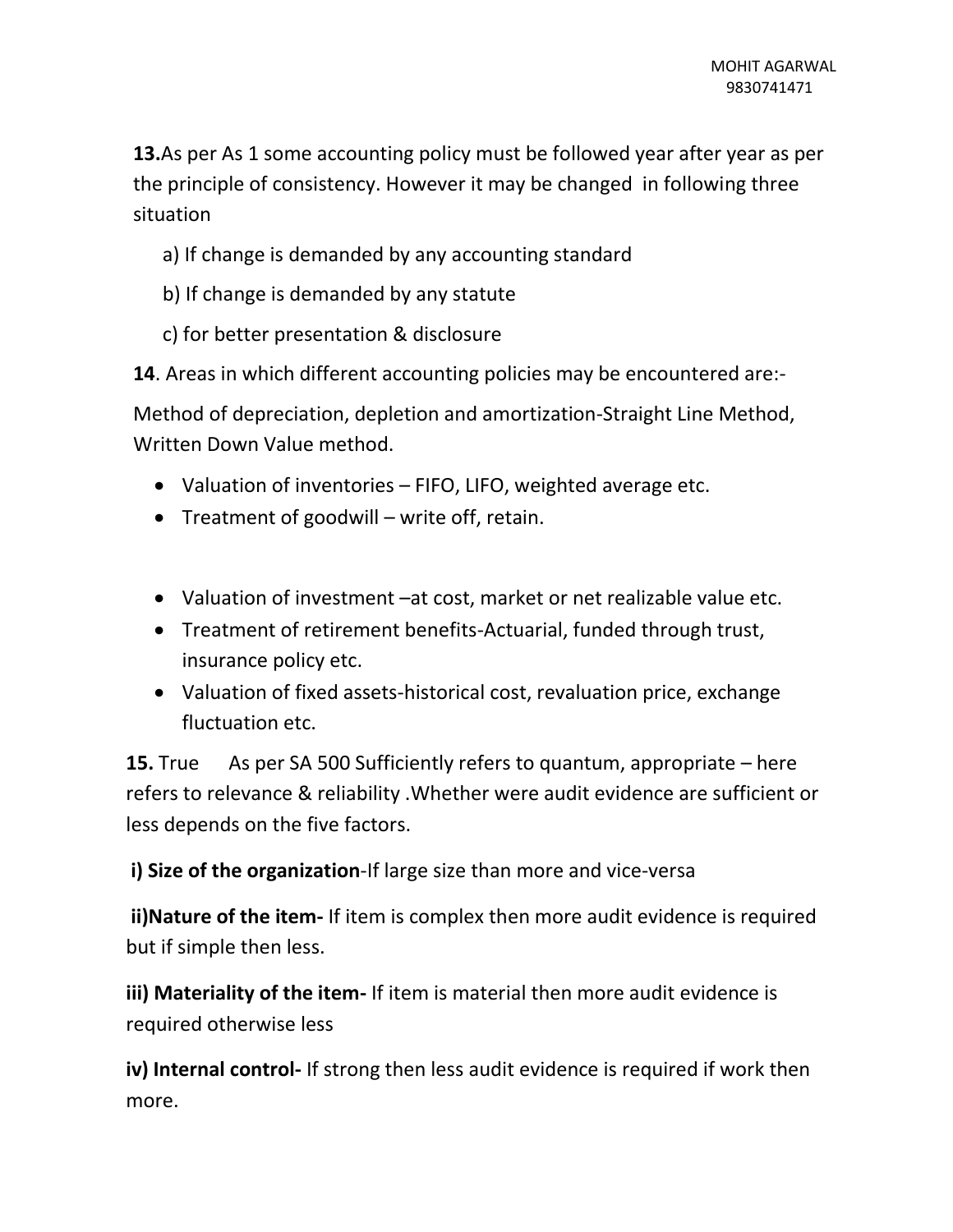**v)Experience of Auditors -**Will guide whether collected audit evidence are sufficient.

**16.**As per SA 520 whether auditor will place more reliance on the result of the ratio depends on the following factors:-

a) If item is material then reliance on ratio's result will be less

b) If item is complex then less reliance

c) if internal control is strong then more reliance

d) If expected actual result tallies then more reliance

e) If other audit evidences our consistent then more reliance

**17 a**. **Substantive Procedure –** Substantive procedure is type of audit procedure. It is of two types

i)Vouching/verification

ii)Analysis of key financial Ratios

 i)Vouching refers to checking of income and expenses whereas verification refers to checking the assets & liabilities E.g. – purchase vouching, cash verification.

 ii) Analysis of key financial ratio helps the auditor to find out whether he has to check going ---- concern assumption of client or not.

 **17 b**. As per SA 230 documentation refers to preparation and preservation of audit working papers.

Following are the advantages / important of working paper

- iv) It helps in future reference of the article and assistance.
- v) It helps in legal reference when any case is pending against the auditor in front of the either disciplinary committee of ICAI in the court of law.
- vi) It also help in audit planning

Audit working papers are preserved in either of the two audit files

a)Permanent audit file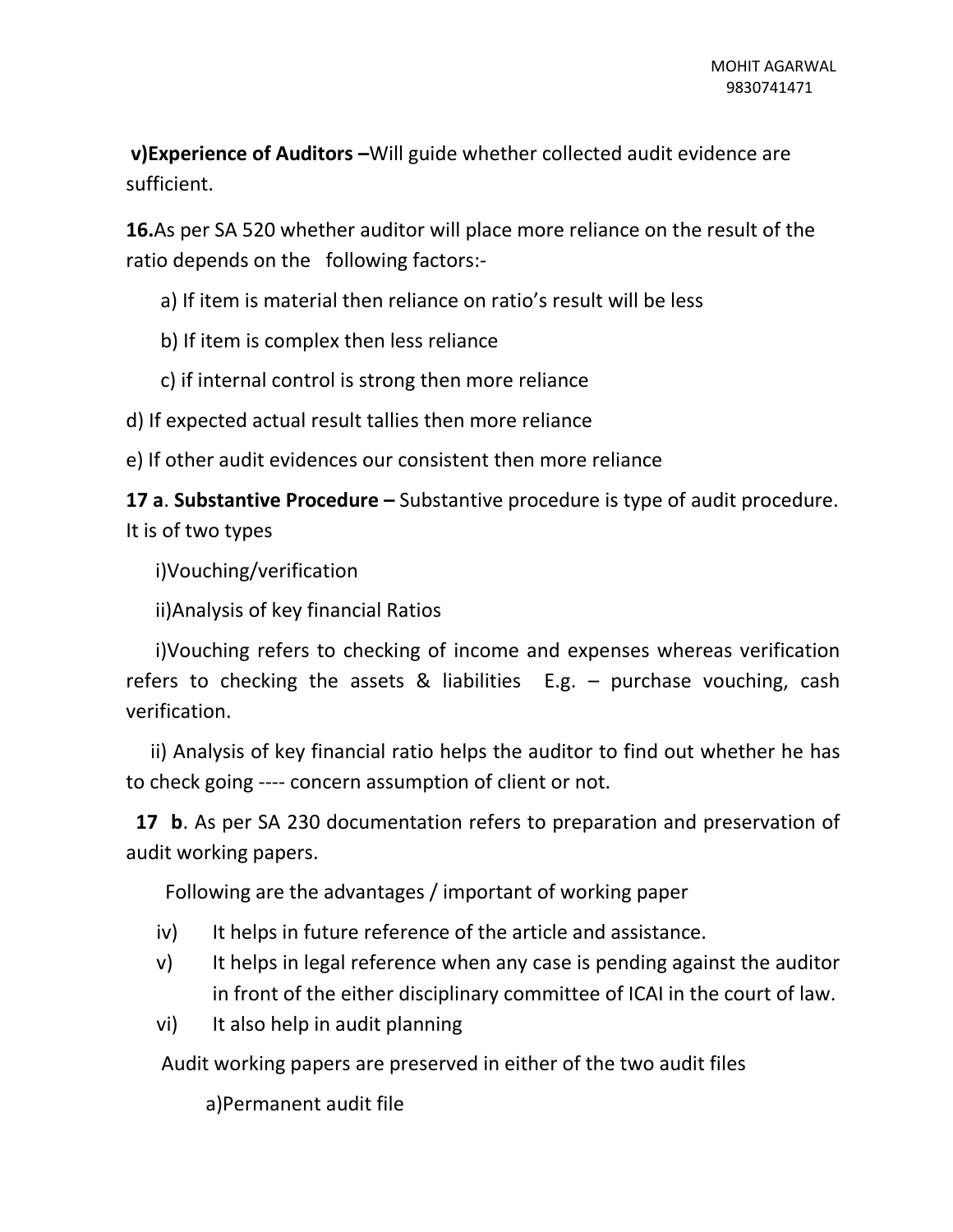## b) current audit file

The ownership i.e. the property of working paper lie with auditor and so also lies the responsibility to keep them in the safe custody.

**17 c**. As per SA 200 auditor should be independent in his approach. A person is said to be independent only if judgment are not subordinate to anybody's wishes or direction. Following are the advantages of auditors independence;

1)It gives confidence to investors

2)It keeps a moral check on employees

3)It helps in negotiating in bank loans and settlement of taxes

**17 d.** Audit working papers are preserved in either of the two audit files

a)Permanent audit file

b) Current audit file

 Permanent audit file records those non recurring audit matters which generally does not change year after year. Following are the contents

- i) Memorandum of association
- ii) Articles of association
- iii) Significant of accounting policies of client
- iv) Significant audit observation
- v) Significant ratios & trends

 Current audit file records those recurring audit matters which generally changes year after year following are its contents:-

- i) Result of ratio and trends
- ii) Result of vouching
- iii) Result of verification
- iv) Communication with experts
- v) Communication with others auditors

**17 e**. As per SA 580 management representative are ascertain claim facts and explanation made by management to the auditor during the course of audit